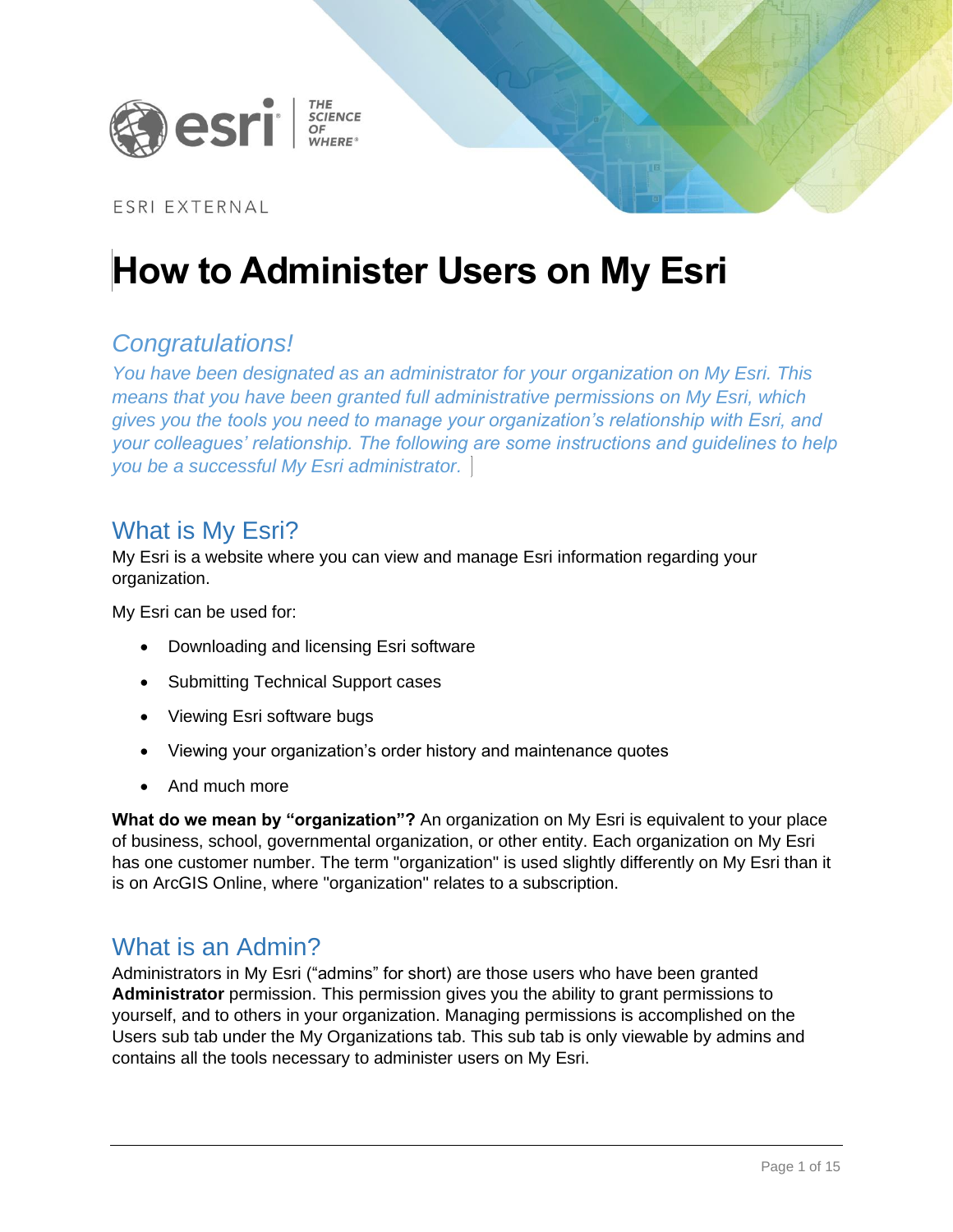| My Esri      |                    |                                    |
|--------------|--------------------|------------------------------------|
| Dashboard    | My Profile         | My Organizations                   |
| Overview     | Users Transactions | Licensing<br>Downloads<br>Training |
| Users        |                    | My Esri / My Organizations / Users |
| Manage Users |                    | Manage Users                       |

# What are Permissions?

Permissions are the "glue" between your organization and an ArcGIS public account username. Permissions are used to connect your username to your customer number. Each permission grants certain access to your organization's information to that username. When you sign in to My Esri, it's the permissions that you have been granted that determine what you can and cannot see and do.

As an admin, when you connect users to your organization, you do that by granting them at least one permission.

Permission availability varies by organization. Some are controlled by what contracts you have in place with Esri. If you are outside the US, some are controlled by your distributor.

## **Responsibilities**

As an admin, your main responsibilities on My Esri are:

- Managing Users: Taking care of permissions of others in your organization: [Add \(Invite\),](#page-1-0) [Edit,](#page-6-0) [Disconnect](#page-7-0)
- [Managing Requests:](#page-7-1) Managing access requests of those who want to be connected to your organization (grant or deny access)
- [Managing Authorized Callers:](#page-9-0) Designating authorized callers who can submit Technical Support cases

Each of these responsibilities is described in detail below.

#### <span id="page-1-0"></span>**Adding Users**

You add users to your organization by sending them an invitation by email.

The wizard My Organizations / Users / Invite Users walks you through the process of inviting users to your organization.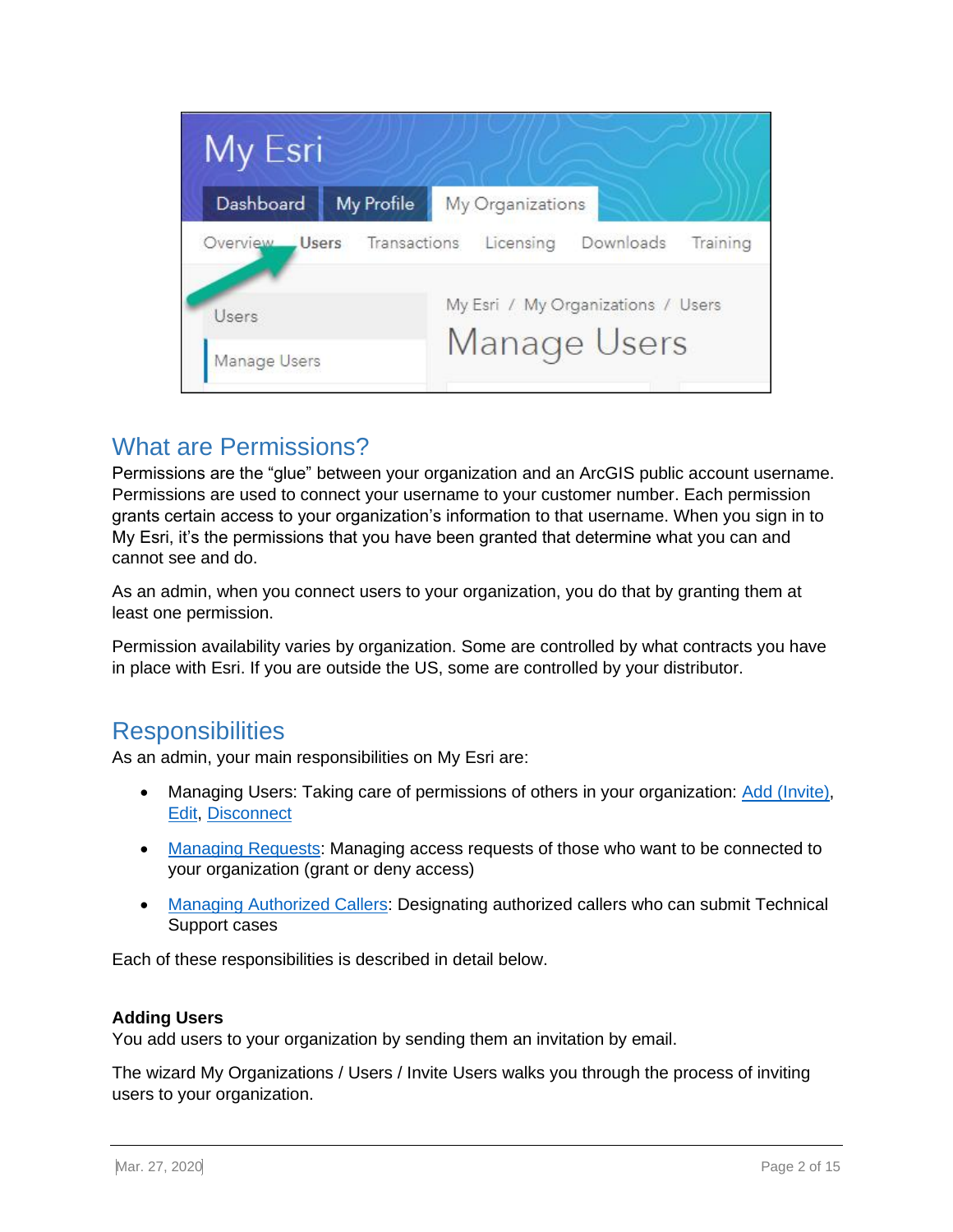| My Esri                                  |                                                                                                                                                                                                                         |                   |
|------------------------------------------|-------------------------------------------------------------------------------------------------------------------------------------------------------------------------------------------------------------------------|-------------------|
| Dashboard<br>My Profile                  | My Organizations                                                                                                                                                                                                        | #999999 Initech - |
| Overview<br><b>Users</b><br>Transactions | Downloads<br>Licensina<br>Training<br>Support<br>Events<br>Reports                                                                                                                                                      |                   |
| Users                                    | My Esri / My Organizations / Users                                                                                                                                                                                      | More Information  |
| Manage Users                             | Invite Users                                                                                                                                                                                                            |                   |
| Manage Authorized<br>Callers             | 1: Provide Email Addresses to Invite<br>3<br>Steps:<br>$\overline{2}$                                                                                                                                                   |                   |
| Invite Users                             |                                                                                                                                                                                                                         |                   |
| Manage Requests                          | Step 1: Provide Email Addresses to Invite                                                                                                                                                                               |                   |
| Permissions Report                       | Enter one or more email addresses                                                                                                                                                                                       |                   |
| Permissions Log                          | mwaddams@initech.com                                                                                                                                                                                                    | Validate          |
| Manage Tags                              | or                                                                                                                                                                                                                      |                   |
| Permissions Bulk Update                  | Upload a CSV or XLSX file of email addresses                                                                                                                                                                            |                   |
| Permissions Grid                         | Upload Users                                                                                                                                                                                                            |                   |
| Ask a Question                           | XLS file format is not supported. Contents of every cell will be read, so there is no need for a header row for<br>columns. We recommend having only one (1) column in your file, containing one email address per row. |                   |
|                                          |                                                                                                                                                                                                                         | Next :            |

On the first step, you provide the email addresses. You may provide them one-by-one, or you may upload a file with a list of email addresses. You can invite 1,000 users at a time.

If any of the email addresses don't pass basic validation, you must remove them before you can move on to Step 2. You can remove them one-by-one by clicking the X in the Action column or click the "Remove invalid email addresses" button to remove them all at once.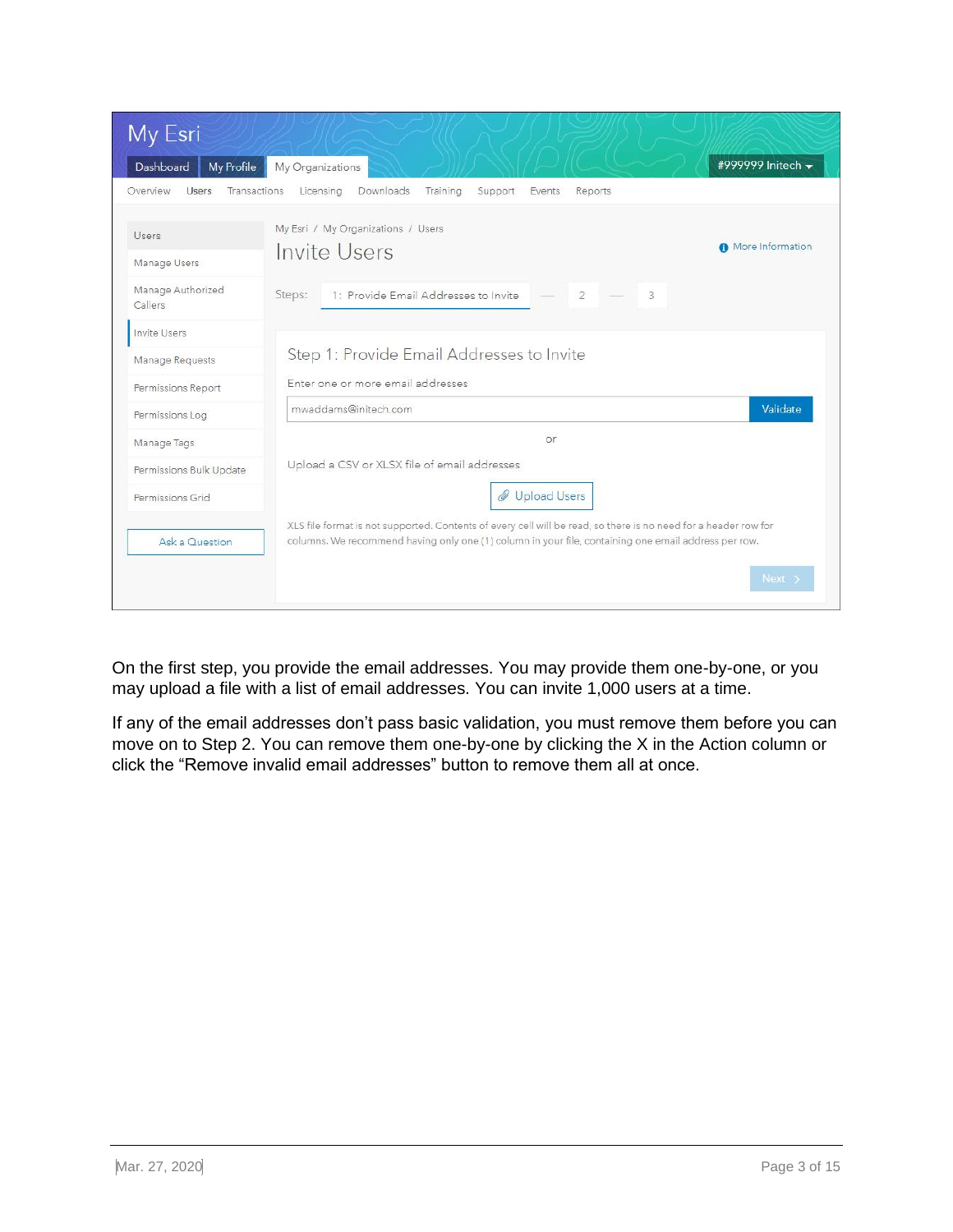| Total<br>added                                                                                                                                                                                                                                                    | Invalid<br>email<br>address<br>format | Matched<br>active<br>user(s) | Matched<br>pending<br>user(s) |  |
|-------------------------------------------------------------------------------------------------------------------------------------------------------------------------------------------------------------------------------------------------------------------|---------------------------------------|------------------------------|-------------------------------|--|
| <b>Email Address</b>                                                                                                                                                                                                                                              |                                       |                              | Action                        |  |
| tdolanesri.com                                                                                                                                                                                                                                                    |                                       | Invalid email address format | ×                             |  |
| MyEsriTestUS1@gmail.com                                                                                                                                                                                                                                           |                                       |                              | ×                             |  |
| tdolan@esri.com                                                                                                                                                                                                                                                   |                                       | Matched an active user       | ×                             |  |
| $\triangle$ One or more of the email addresses entered matches an active<br>user already connected to your organization. If kept in the list, a new<br>invitation will be sent and any additional permissions will be granted<br>when the invitation is accepted. |                                       |                              |                               |  |
| $\Lambda$ Please remove the invalid email addresses above.<br>Remove invalid email addresses                                                                                                                                                                      |                                       |                              |                               |  |
|                                                                                                                                                                                                                                                                   |                                       | Cancel                       | Next >                        |  |

My Esri indicates if a user is connected already or not. If you leave these users here, the changes you make on subsequent steps will alter their existing permissions, and they will receive a new invitation.

Once all the email addresses you provided pass validation, you can proceed to Step 2. There, you will select the permissions to grant. You can also designate a time limit for the permissions to be valid for. If you aren't clear what a permission is for, you can read its Description.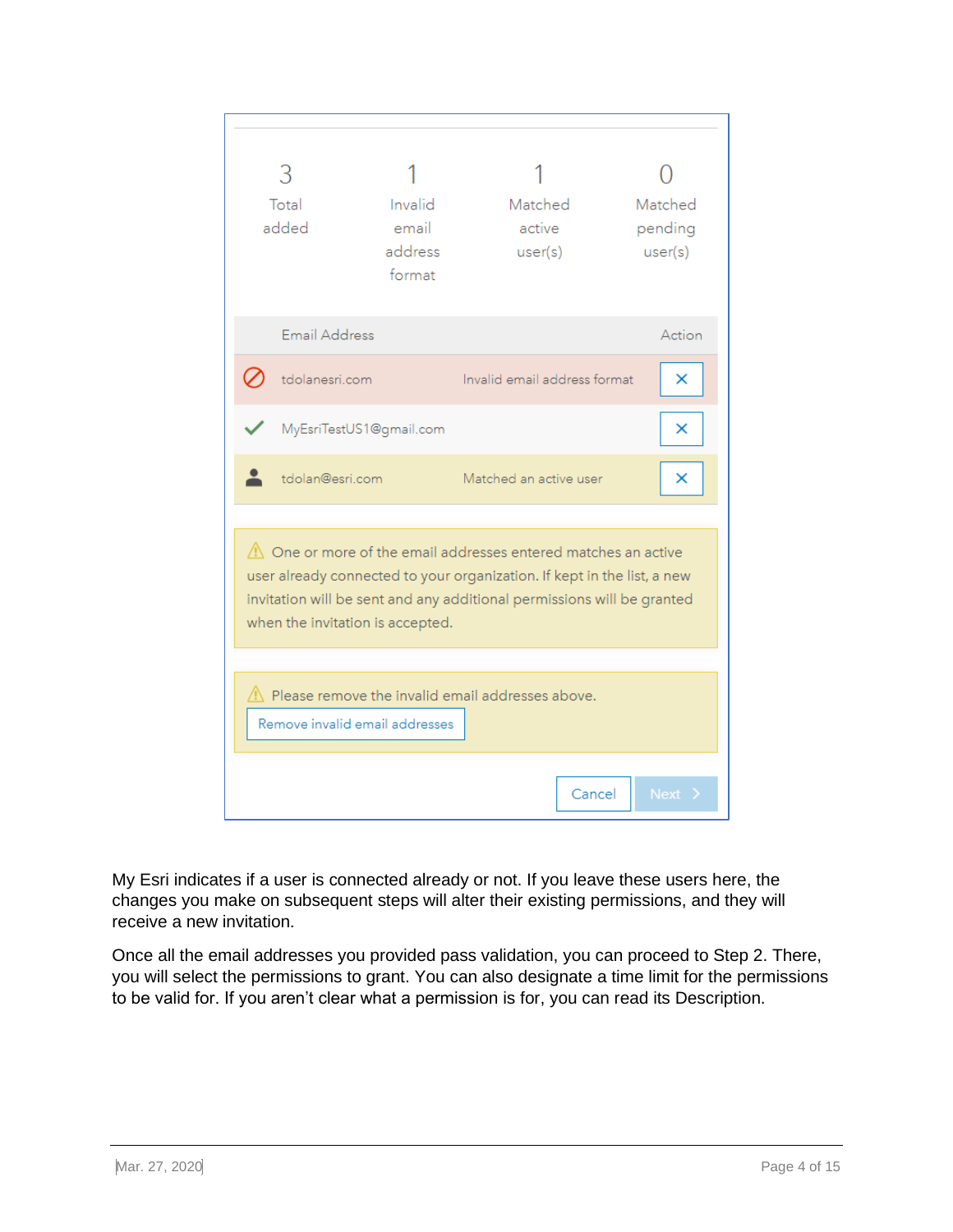| My Esri / My Organizations / Users<br><b>O</b> More Information<br>Invite Users |                                                                                                                                                                    |   |                                                                                                                                                    |  |  |  |
|---------------------------------------------------------------------------------|--------------------------------------------------------------------------------------------------------------------------------------------------------------------|---|----------------------------------------------------------------------------------------------------------------------------------------------------|--|--|--|
| Steps:                                                                          | 2: Permissions to Grant<br>3                                                                                                                                       |   |                                                                                                                                                    |  |  |  |
| Step 2: Permissions to Grant<br>Set Time Limit                                  |                                                                                                                                                                    |   | < Back<br>Grant All<br><b>Grant View Only</b><br>Clear All                                                                                         |  |  |  |
| <b>Time Limit</b>                                                               | <b>Start Date</b>                                                                                                                                                  |   | Use the time limit option to                                                                                                                       |  |  |  |
| $\bigcap$ None<br><b>O</b> Time Range                                           | 3/15/2021                                                                                                                                                          | 臝 | establish an ending date to a<br>user's permissions. This may                                                                                      |  |  |  |
|                                                                                 | <b>End Date</b>                                                                                                                                                    |   | be useful when employing                                                                                                                           |  |  |  |
|                                                                                 | 9/1/2021                                                                                                                                                           | 鼺 | contractors who only need<br>access for a specified period                                                                                         |  |  |  |
|                                                                                 |                                                                                                                                                                    |   | of time. Users whose<br>permissions have expired will<br>automatically be<br>disconnected from your<br>organization 30 days after the<br>End Date. |  |  |  |
| Administrator                                                                   | No.                                                                                                                                                                |   | Description                                                                                                                                        |  |  |  |
|                                                                                 | inviting others to connect to the organization, or granting and editing user permissions).<br>Users with this permission see the My Organizations > Users sub tab. |   | Allows user to manage permissions for all users connected to the organization (for example,                                                        |  |  |  |
| Update organization<br>details                                                  | No.                                                                                                                                                                |   | Description                                                                                                                                        |  |  |  |

Users connected with a time limit can only access your organization with My Esri within the time range; if they try to access your organization outside the time range, it will appear as if they are not connected (that is, they will not have access to your organization).

Once the time limit expires, you will have a 30-day window to either modify the date range or remove it. After the 30-day mark, users with expired permissions are automatically removed from your organization.

Will this user be an authorized caller?

If your organization has a Technical Support contract, users at your organization will be able to use My Esri to submit cases. The users designated to submit cases are called **authorized**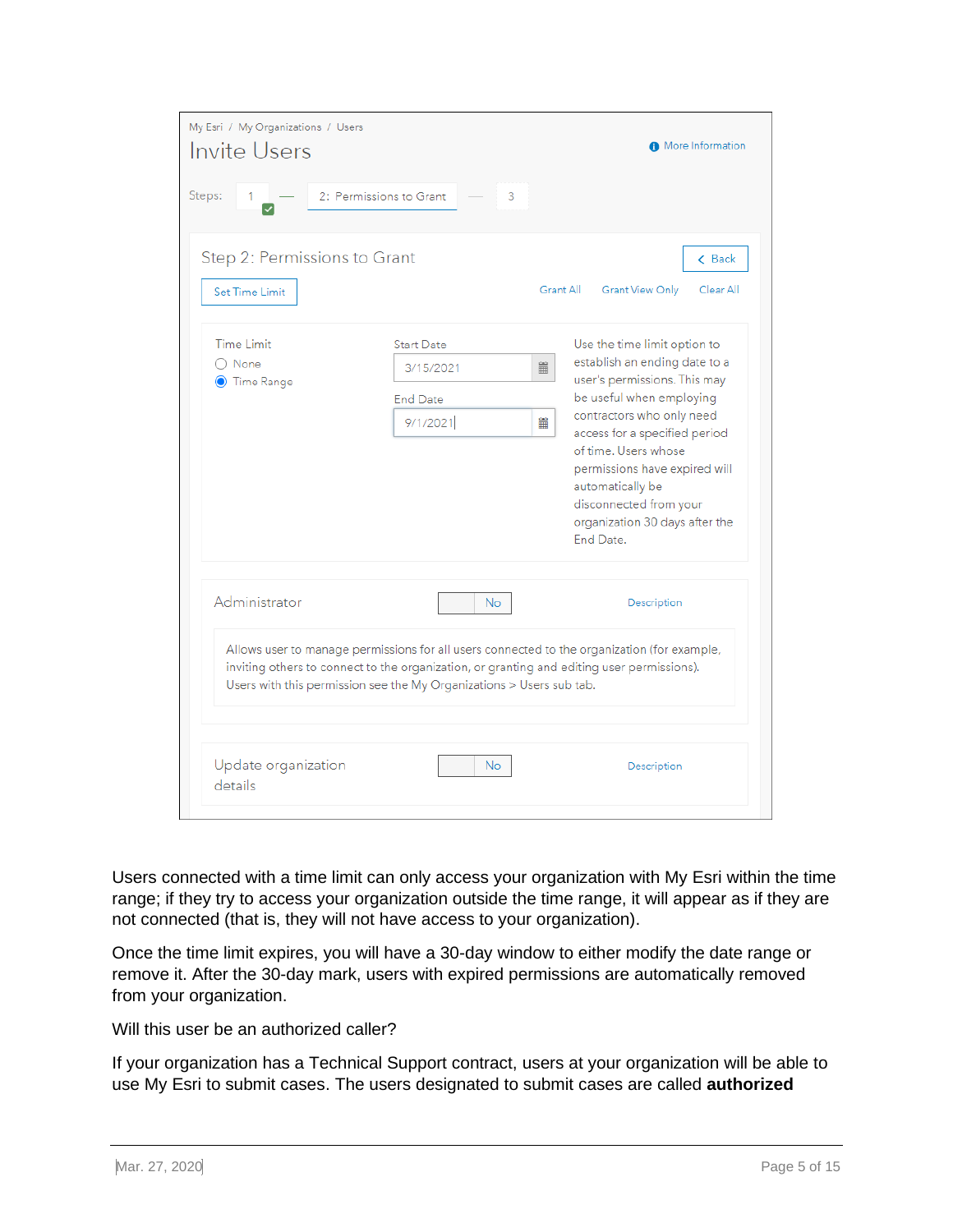**callers**. Callers are assigned in My Esri. To make assignment easy, you can assign them when you invite them. [\(Read more about authorized callers.\)](#page-9-0)

To add a caller from Invite Users, you must only invite one user. Turn on both View technical support information and Take authorized caller actions. When you turn on the latter, a new part of the form will appear. The options on the form will vary based on your location and your contract, and may not match what is shown below. Complete this part of the form for your caller. All fields are required.

| View technical support<br>information | Yes                                                          |                                                       | Description |
|---------------------------------------|--------------------------------------------------------------|-------------------------------------------------------|-------------|
| Take authorized caller<br>actions     | <b>Yes</b>                                                   |                                                       | Description |
|                                       | First Name*                                                  | Last Name *                                           |             |
|                                       | Milton                                                       | Waddams                                               |             |
|                                       | Call-in ID <sup>*</sup> <b>O</b> Explain                     |                                                       |             |
|                                       | 1234                                                         |                                                       |             |
|                                       | Caller Level *                                               |                                                       |             |
|                                       | Premium (1 premium caller available)                         |                                                       |             |
|                                       | After Hours (No limit for after hours callers)               |                                                       |             |
|                                       | callers)                                                     | Application Support (No limit for application support |             |
|                                       | Standard (49 standard callers available)<br>$\boldsymbol{J}$ |                                                       |             |
| Assign authorized callers             |                                                              | <b>No</b>                                             | Description |

After turning on the appropriate permissions, continue to Step 3, where you can add tags which will appear on Manage Users, add a personal message to your invitees, specify what language to send the invitation email in, and add a note which will appear in the Permissions Log.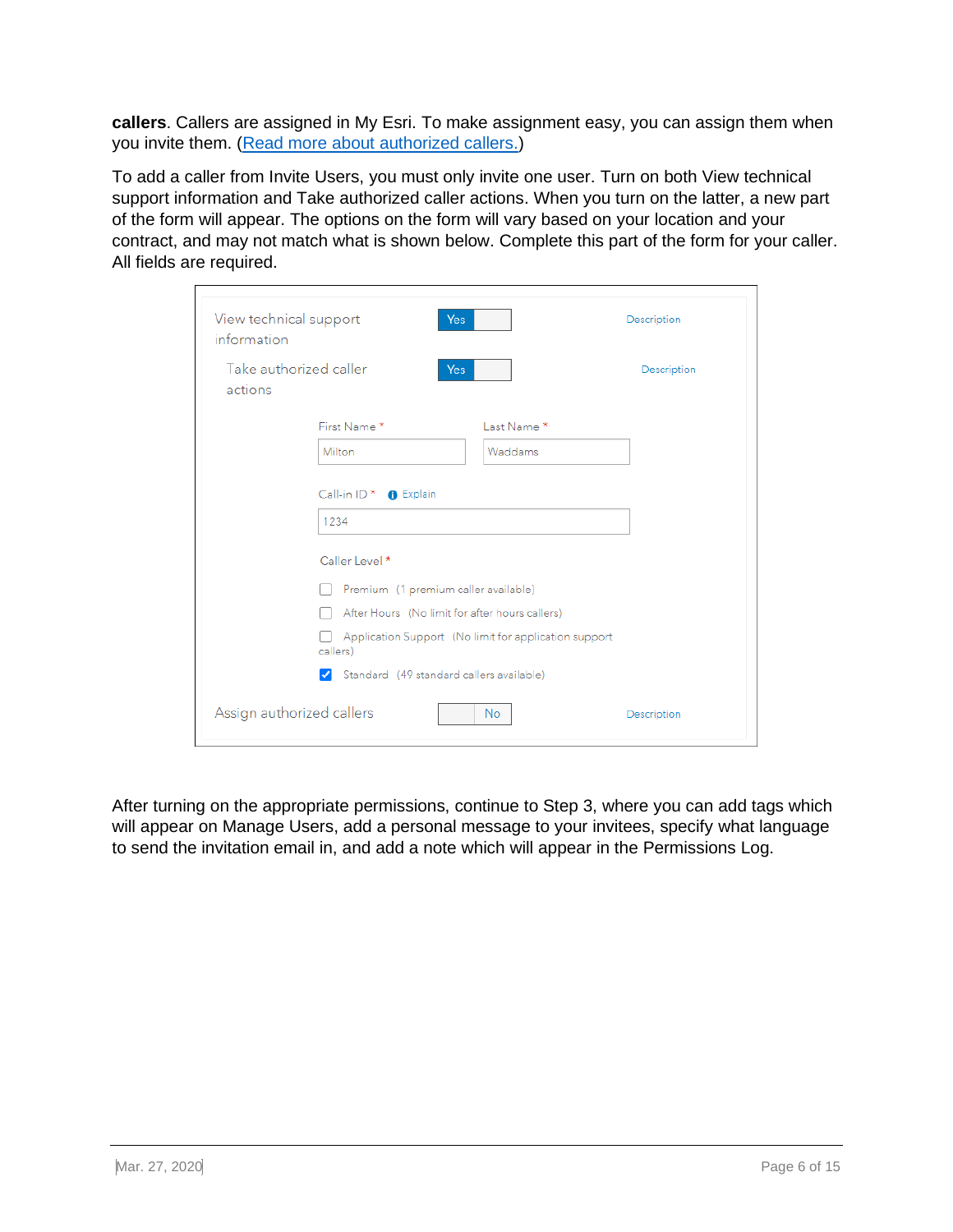| My Esri / My Organizations / Users                                                                       |                        |
|----------------------------------------------------------------------------------------------------------|------------------------|
| <b>Invite Users</b>                                                                                      | More Information       |
| Steps:<br>$\begin{array}{ c c c }\n\hline\n2 & - & 3: \text{Send Invitation}\n\end{array}$<br>$1 -$<br>▽ |                        |
| Step 3: Send Invitation<br>$\oslash$ Tags                                                                | < Back                 |
| Tech Lead X<br>Send invitation in                                                                        |                        |
| French<br>÷<br>Add message to your invitation                                                            |                        |
| B $I \cup \equiv \frac{1}{2}$ $\langle \rangle$<br>Format<br>$\overline{\phantom{a}}$<br>↠               |                        |
| Hi Milton - Welcome to Initech!                                                                          |                        |
| Note for log <b>O</b> Explain                                                                            |                        |
| New employee.                                                                                            |                        |
| Preview Email to User<br>Cancel<br>$\zeta$ Back                                                          | <b>Send Invitation</b> |

To see what it will look like to your invitees, use the Preview Email to User tool.

You can go back at any time to make changes if you missed anything.

Once you are satisfied with all the parameters, send the invitations.

Each invitation email will include a unique token, which My Esri uses to identify your invitee. These tokens must be accepted within 6 weeks of issuance; unused tokens that are older than 6 weeks are automatically deleted.

#### <span id="page-6-0"></span>**Manage Users: Edit**

Once users have accepted their tokens and are connected to your organization, you can edit their permissions from My Organizations / Users / Manage Users. Click Edit Permissions (the pencil icon) to begin.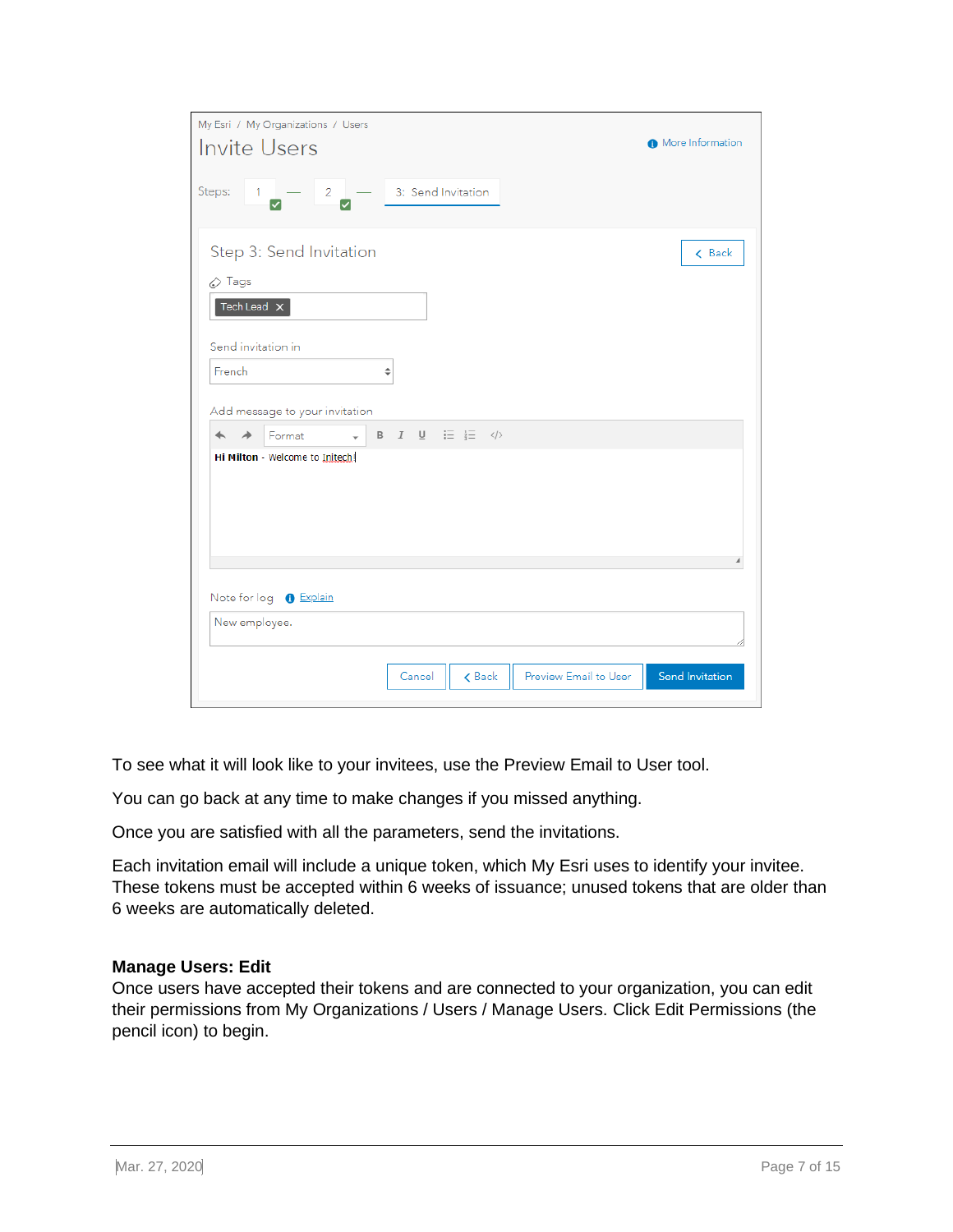

You'll see a page like Step 2 of Invite Users, where you can add and remove tags, add or remove time limits, and add or remove specific permissions for each connected user. If your organization has a valid technical support contract, you can use this form to make the user an authorized caller. You can edit permissions on invitations, too.

Just as on Invite Users, you can Preview the email before sending it, but unlike Invite Users you can decide if the user will get an email or not.

When you click Update Permissions, the user will get an email letting them know their permissions have changed (if you said you wanted the user to get an email). All the admins (including yourself) will receive an email letting them know that this user's permissions have changed.

Note that on Edit Permissions you do not specify the language that the user will receive the email in. This is because any emails the user receives now will be controlled by the language setting on their own profile.

#### <span id="page-7-0"></span>**Manage Users: Disconnect**

If a user leaves your organization, you can disconnect them from your organization using the X button on My Organizations / Users / Manage Users.

This simply removes all their permissions to your organization so that they will no longer have access to your organization's information on My Esri.

If the user was an authorized caller, Disconnect will also release the entitlements (caller levels) that were assigned to the user.

Disconnect does NOT remove their ArcGIS public account or their profile from the system. The user may still be connected to other organizations with this account, such as their own Personal Use organization, and they can still use it to access other Esri-related sites.

#### <span id="page-7-1"></span>**Manage Requests**

When users request access to an organization that you administer, My Esri sends you an email letting you know about the request. This way, you don't need to sign into My Esri every day to check on status; you can wait until you receive an access request email.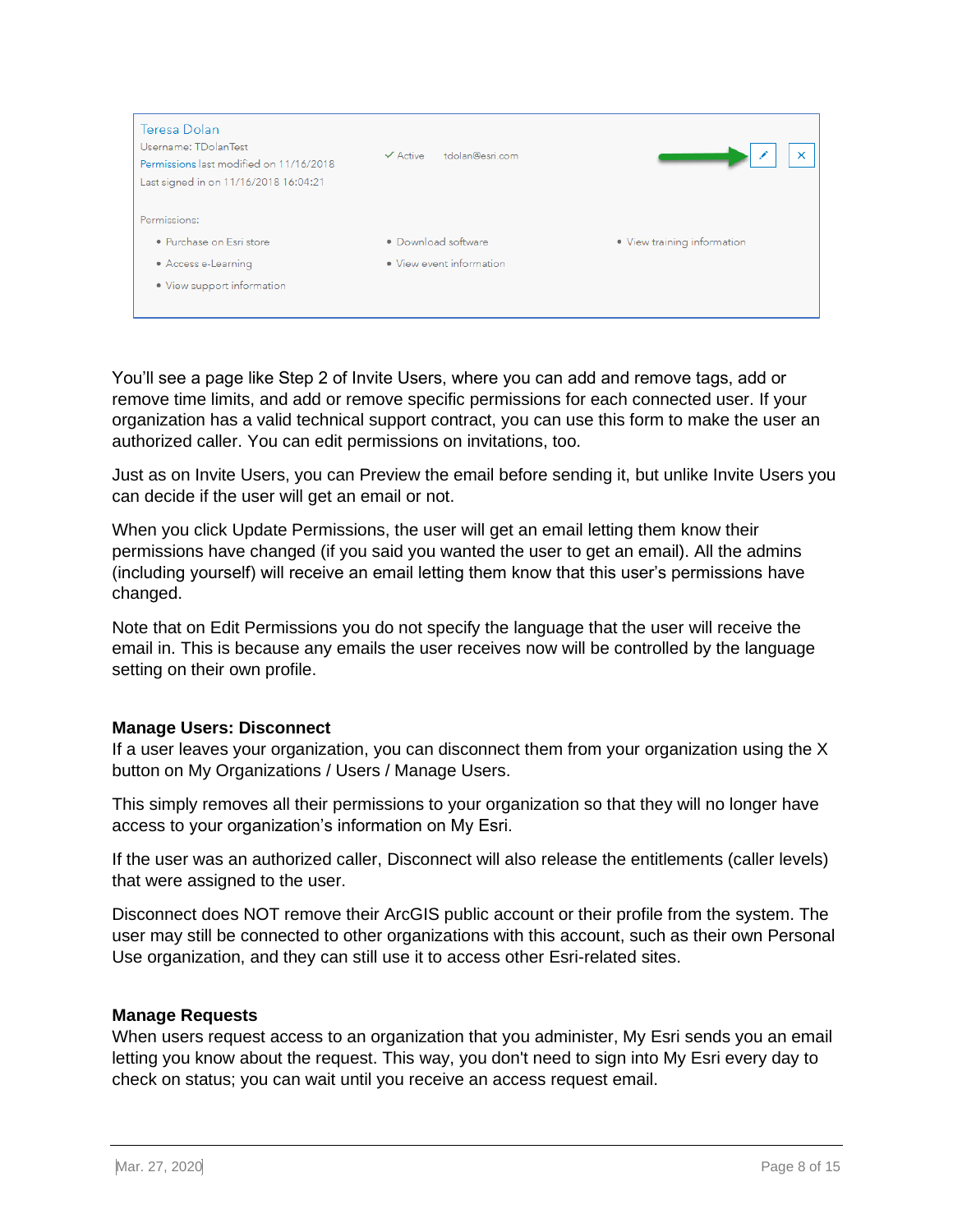If you've received one of these emails, when you sign in to My Esri, you will see a yellow badge next to the Users sub tab. This indicates the number of access requests awaiting you.

| My Esri                           |                                                          |                               |  |
|-----------------------------------|----------------------------------------------------------|-------------------------------|--|
| Dashboard<br>My Profile           | My Organizations                                         |                               |  |
| Overview                          | Users <sup>2</sup> <b>T</b> sactions Licensing Downloads | Training<br>Support<br>Events |  |
| Users<br>Manage Users             | My Esri / My Organizations / Users<br>Manage Users       |                               |  |
| Manage Authorized<br>Callers      | 160                                                      |                               |  |
| Invite Users                      | $\vee$ Active                                            | Pending                       |  |
| Manage Requests<br>$\overline{2}$ |                                                          |                               |  |
| Permissions Report                | Quick Search<br>Q                                        | Sort By: First Name -         |  |

From My Organizations / Users, go to Manage Requests.

This page lists all the requests that users have made to join your organization. These come from users who have filled out the Request Permissions form and specified that they wanted to be connected to your organization.

Click View to toggle what permissions the user has requested.

| My Esri / My Organizations / Users<br>Manage Requests                                                                                                        |                                     |                            | More Information         |
|--------------------------------------------------------------------------------------------------------------------------------------------------------------|-------------------------------------|----------------------------|--------------------------|
| Q<br>Quick Search                                                                                                                                            | Sort By: Recently Requested $\star$ |                            | Export: PDF   Excel      |
| Requester                                                                                                                                                    |                                     | Description                | Actions                  |
| Mary Wolfstonecraft<br>Username: maryShelley Email: mshelley@theCastle.net<br>On 9/30/2018 Last updated on 9/30/2018 (1 day ago)<br>Manage software licenses |                                     | Already Connected<br>View< | <b>O</b> Grant<br>⊘ Deny |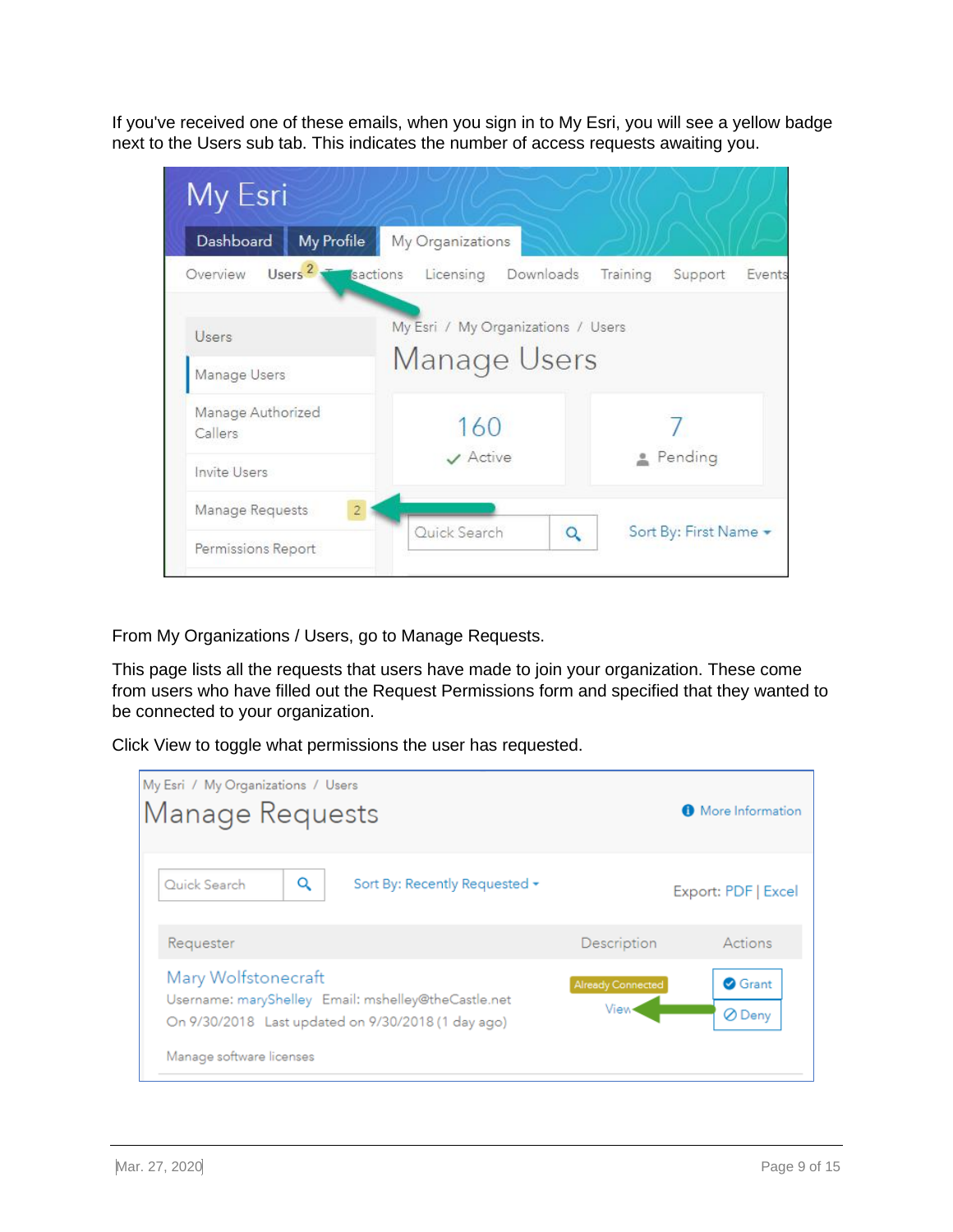You can click the name or username to see the user's contact card.

You'll see a label letting you know if a user is already connected. This may affect how you handle the request. If you Deny this access request, the user will still be connected; they just won't have any of the additional permissions they were requesting. If you Grant permissions, it will change the permissions they currently have to whatever you grant at this time. They user will receive an email after either of these actions, if you indicate you want them to receive an email. And any other admin for your organization will receive an email about these actions.

#### <span id="page-9-0"></span>**Manage Authorized Callers**

An authorized caller is a designated individual from your organization who may contact Esri to request technical support, as designated by your organization's support contract. You can add, edit, and remove authorized callers from the My Organizations / Users sub tab.

Navigate to My Organizations / Users and click Manage Authorized Callers.

From here, click Add Caller.

| Add Caller                                                                                                                                                                                                |  |  |
|-----------------------------------------------------------------------------------------------------------------------------------------------------------------------------------------------------------|--|--|
| Add an existing contact from your organization or invite a<br>new contact by entering an email address. The user's<br>username, if found, will appear in the list in brackets after<br>the email address. |  |  |
| Authorized callers create and manage support cases for<br>your organization, which includes the ability to transmit data<br>to Esri.                                                                      |  |  |
| Add Caller                                                                                                                                                                                                |  |  |
| Teresa Dolan tdolan@esri.com [teresa@esri.com]<br>×                                                                                                                                                       |  |  |
| Call-in ID *                                                                                                                                                                                              |  |  |
| 00000000                                                                                                                                                                                                  |  |  |
| Caller Level *                                                                                                                                                                                            |  |  |
| Premium (No limit for premium callers)                                                                                                                                                                    |  |  |
| Standard (28 standard callers available)                                                                                                                                                                  |  |  |
| <b>Add Caller</b><br>Cancel                                                                                                                                                                               |  |  |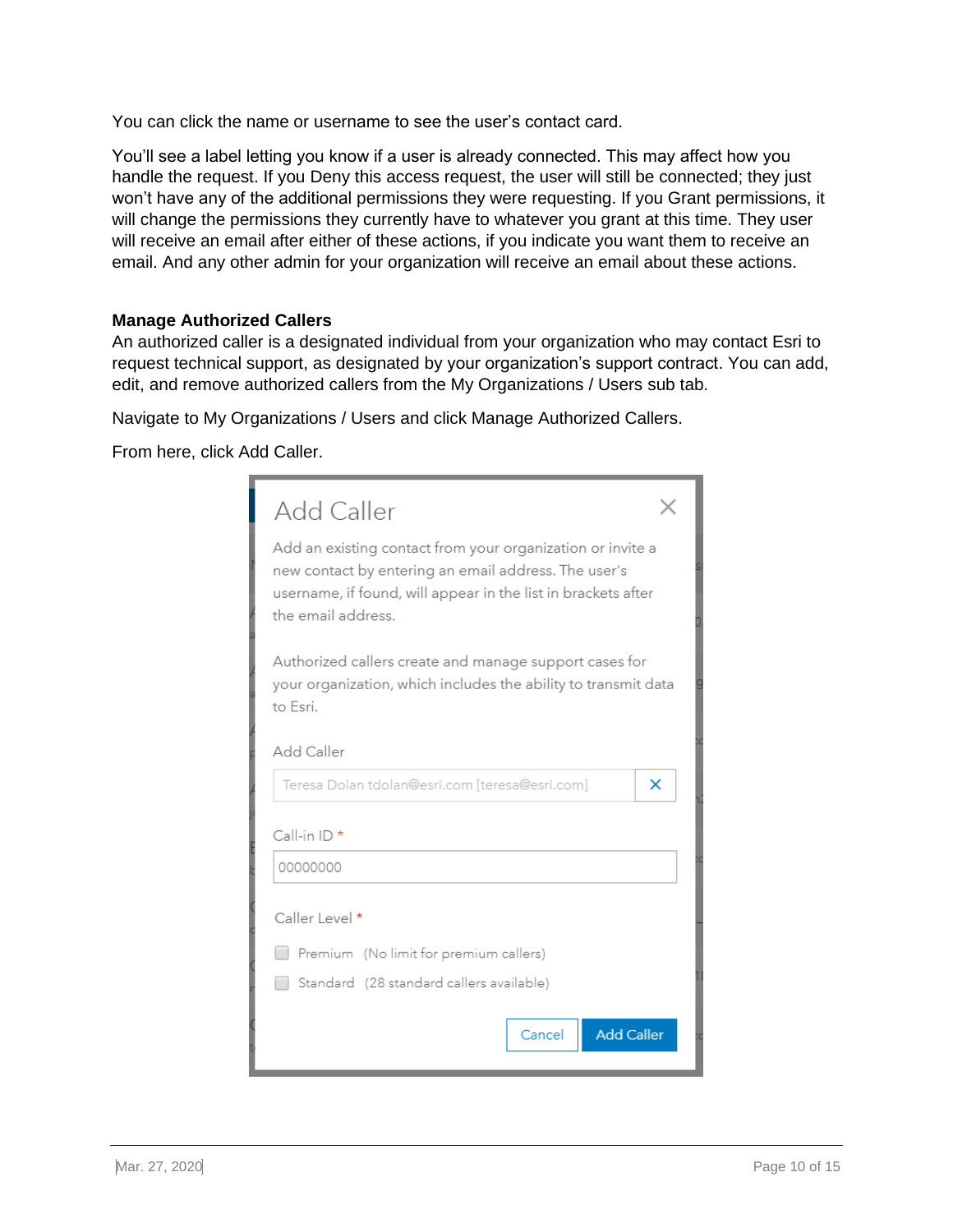In the Add Caller field, type in the caller's name. The predictive search feature will offer the names of users connected to My Esri and users who are in our system who have used the phone to contact Esri Support Services. If we have an ArcGIS Public Account username for either type of contact, it will appear in brackets after the name.

Supply a Call-in ID. Should your caller ever want to use the phone to contact Esri Support Services, this is a key that they will dial in when they call. This field is shown for organizations in the US.

Supply a Language. Select the user's preferred language for dialog with the Support contact. This field is shown is for organizations outside the US.

Select the Caller Level. The options listed here depend on your organization's active support contract, so you may see different choices here than what is shown in the screenshot. Check all that apply.

When you're ready, click Add Caller. You'll see a confirmation message, and your new caller will receive an email from My Esri letting them know their new privileges.

If the caller you want to add isn't listed, simply enter their email address in the Add Caller field. You'll be prompted to provide the caller's contact info. Just as before, once you submit the form, the caller-to-be will receive an email from My Esri at the email address you provided. The invitation email will have a token which will allow the new caller to be connected to your organization in My Esri as an authorized caller.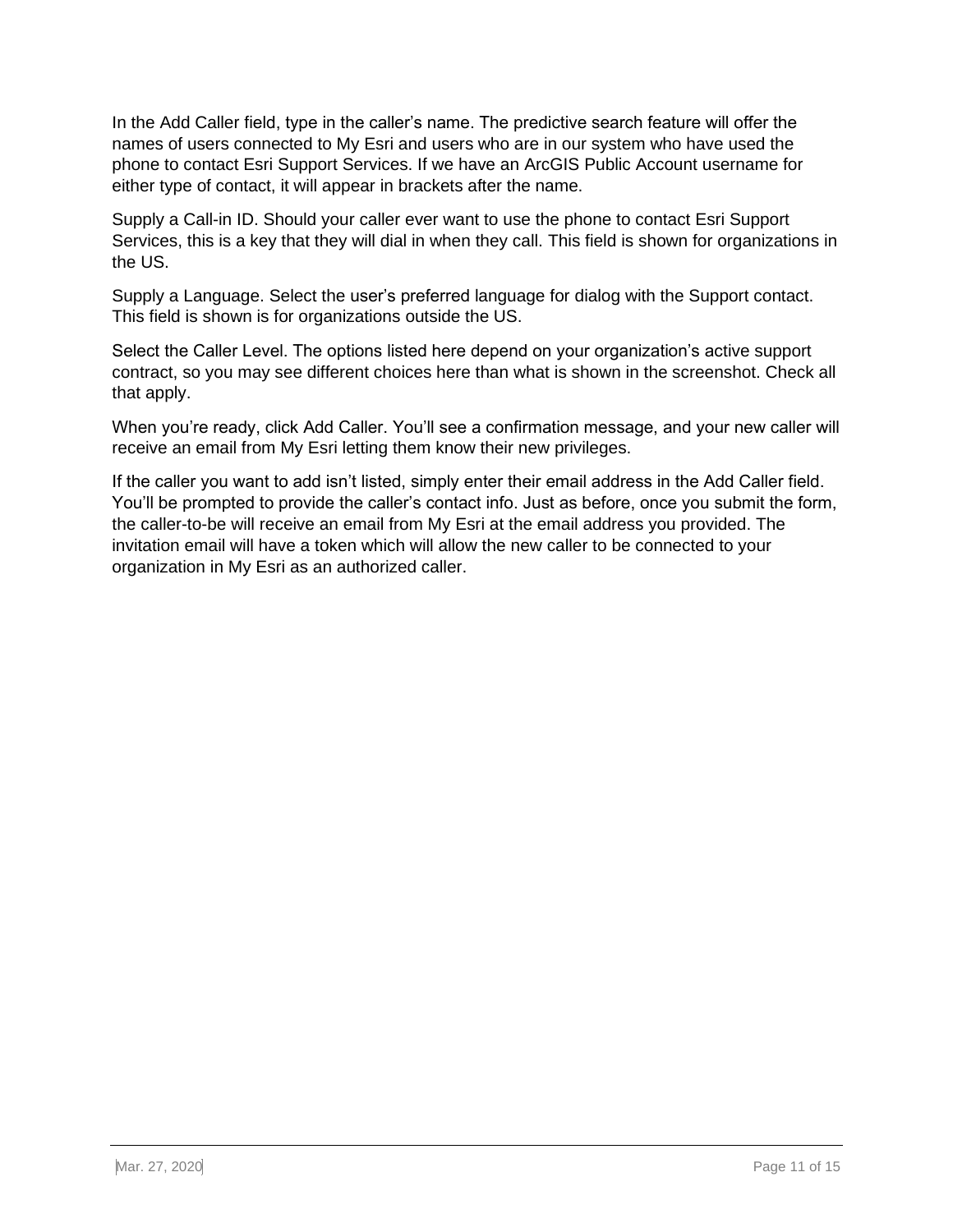| Add Caller                                                                                                                                                                                                |  |  |
|-----------------------------------------------------------------------------------------------------------------------------------------------------------------------------------------------------------|--|--|
| Add an existing contact from your organization or invite a<br>new contact by entering an email address. The user's<br>username, if found, will appear in the list in brackets after<br>the email address. |  |  |
| Authorized callers create and manage support cases for<br>your organization, which includes the ability to transmit data<br>to Esri.                                                                      |  |  |
| Add Caller                                                                                                                                                                                                |  |  |
| newcaller@myorg.com                                                                                                                                                                                       |  |  |
| First Name *                                                                                                                                                                                              |  |  |
| Last Name *                                                                                                                                                                                               |  |  |
| Phone *                                                                                                                                                                                                   |  |  |
| Phone Extension                                                                                                                                                                                           |  |  |
| Call-in ID *                                                                                                                                                                                              |  |  |
| Caller Level *                                                                                                                                                                                            |  |  |
| Premium (No limit for premium callers)                                                                                                                                                                    |  |  |
| Standard (27 standard callers available)                                                                                                                                                                  |  |  |
| <b>Add Caller</b><br>Cancel                                                                                                                                                                               |  |  |

### More Information

**Responsibility.** By inviting users to be connected to your organization, you are authorizing them, depending on the permissions you grant, to view and edit data about your organization. When you grant a user access to your organization, you are authorizing Esri to use internally for its business purposes and share information regarding their name and profile with administrators within your organization. In addition, you are also authorizing your data, including company name and email address, to be stored by Esri and shared internally within Esri and with Esri International Distributors.

**Who has what permission?** There are some easy ways to see who has what permissions in My Esri.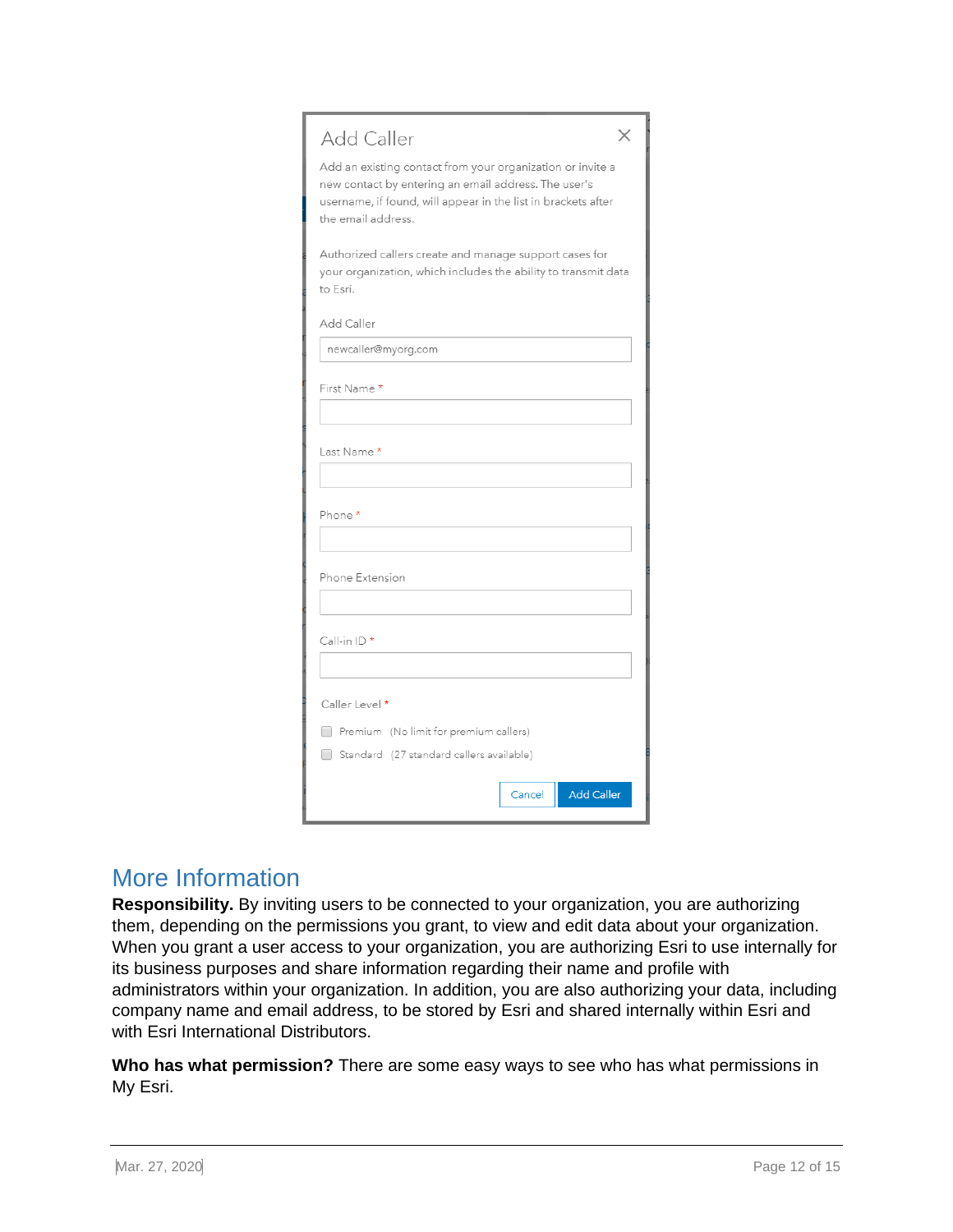• My Organizations / Users. Toggle a view of a user's permissions by clicking the Permissions link.

| Teresa Dolan<br>Username: TDolanTest<br>Permissions last modified on 11/16/2018<br>Last signed in on 11/16/2018 16:04:21 | tdolan@esri.com<br>$\checkmark$ Active |                             |
|--------------------------------------------------------------------------------------------------------------------------|----------------------------------------|-----------------------------|
| Permissions:<br>· Purchase on Esri store                                                                                 | • Download software                    | · View training information |
|                                                                                                                          |                                        |                             |
| • Access e-Learning                                                                                                      | • View event information               |                             |
| • View support information                                                                                               |                                        |                             |

- My Organizations / Users / Permissions Report. See which users have each permission.
- My Organizations / Users / Permissions Grid. See a spreadsheet-like display of users and permissions. Filter on any permission by clicking the number just below the permission heading.
- My Organizations / Users / Manage Users. Use the Export to Excel link to generate a spreadsheet of your users and their permissions. If you used any filters to narrow your list, only the filtered records are exported.

**When were the permissions assigned?** View the My Organizations / Users / Permissions Log to see who did what when. Expand an entry to get details about which permissions were edited. View the notes added by the admin by clicking the View button.

| $\checkmark$ | Permissions edited        | teresa@esri.com | newUser     | 8/3/2018<br>11:51 PM         |
|--------------|---------------------------|-----------------|-------------|------------------------------|
|              | What Was Changed          |                 | Old Setting | New Setting                  |
|              | View support information  |                 | Yes         | No.                          |
|              |                           |                 |             |                              |
|              | User deleted              | teresa@esri.com | testUser    | 8/3/2018<br>view<br>10:08 PM |
|              | No longer works for Esri. |                 | ш           |                              |

**What are the other admin permissions?** These permissions grant the user limited admin ability.

• **Assign training permissions** allows the user to invite and manage users who have the **Access e-Learning** permission. They can see all the users connected to the organization, but they can only add (invite), edit, and disconnect those with the e-Learning permission.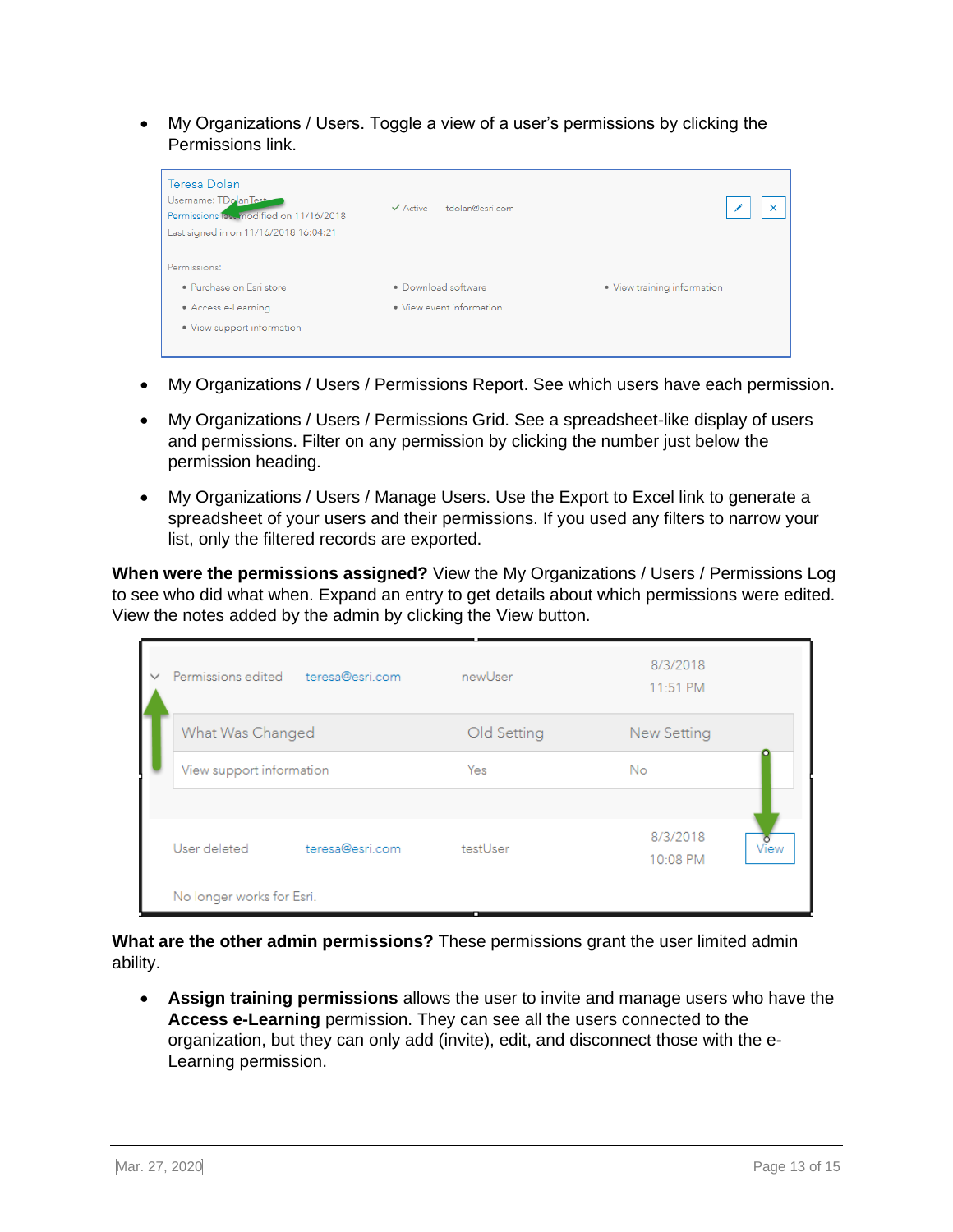• **Assign Authorized Callers** allows the user to add, edit, and delete authorized callers, who are those who can take actions on Technical Support cases and bugs. Authorized callers can also submit cases. These admins cannot see any other users connected to the organization; they only have access to My Organizations / Users / Manage Authorized Callers.

**Need more help?** Guided help is available for much of My Esri. Click My Esri Help, found along the side, for details. New tours are added regularly. If you don't find the help you are looking for, use the Ask a Question button, found throughout My Esri, to let us know what we could add that would help you.